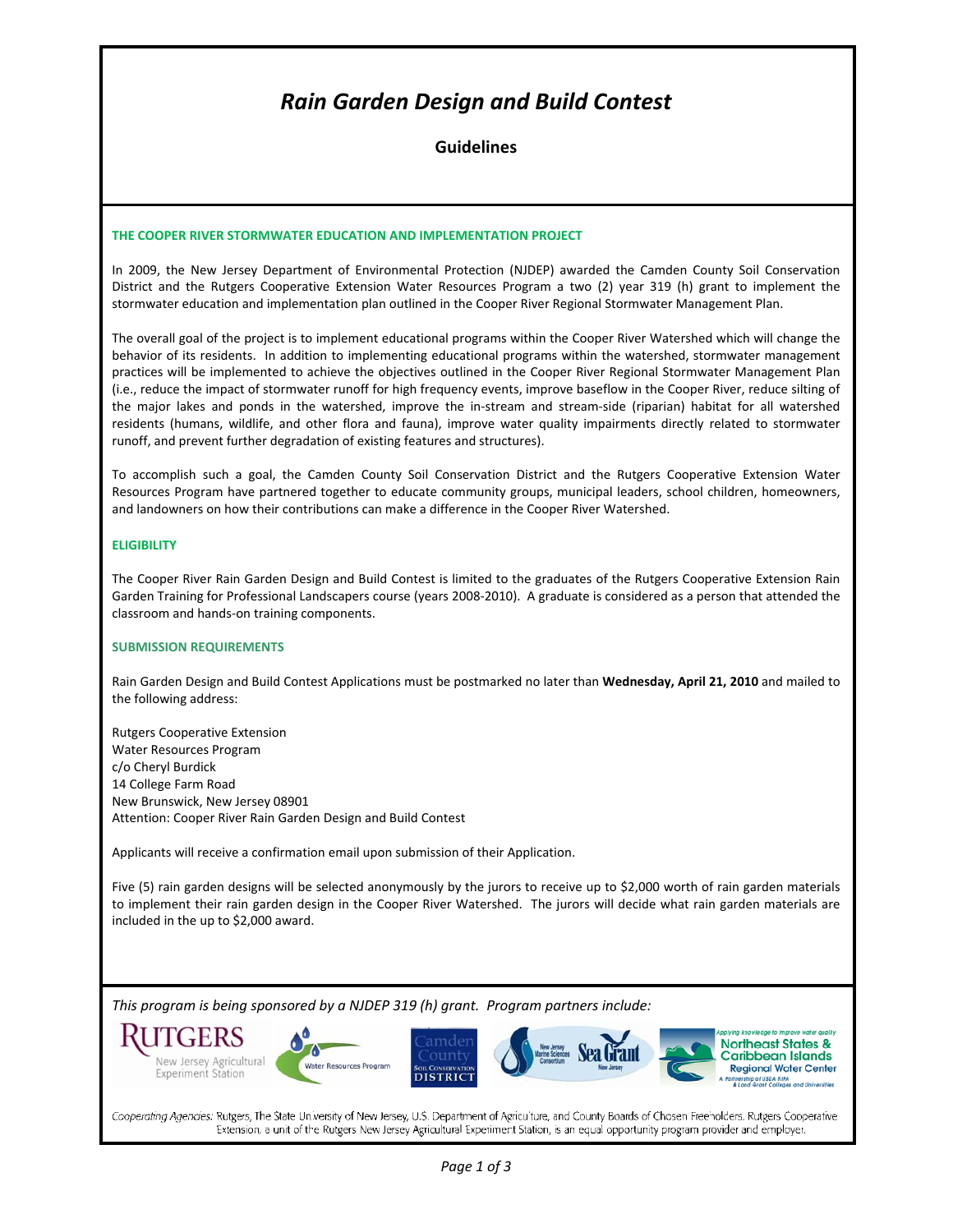# *Rain Garden Design and Build Contest*

# **Guidelines**

#### **SUBMISSION COMPONENTS**

Applicants must fully complete the Rain Garden Design and Build Contest Application.

Applicants may only submit **one (1)** Rain Garden Design and Build Contest Application.

The proposed rain garden must be installed within the boundaries of the Cooper River Watershed as depicted on the Cooper River Watershed map (see page 3 of the Rain Garden Design and Build Contest Application 2010).

The proposed rain garden may be installed on public or private property. The property owner(s) must prepare a written permission letter agreeing to have the proposed rain garden installed at the property. An original copy of the written permission letter must be included with the Rain Garden Design and Build Contest Application.

As a result of the Rain Garden Design and Build Contest, it is anticipated that five (5) creative rain garden designs will be incorporated into existing landscapes and new developments. Aesthetic designs on residential or publicly owned property that promote sustainable landscaping will be favored.

#### **SCHEDULE**

| Monday, February 8, 2010  | Contest opens                                |
|---------------------------|----------------------------------------------|
| Wednesday, April 21, 2010 | Contest applications postmarked              |
| Friday, May 14, 2010      | Jurors convene                               |
| Friday, May 21, 2010      | Applicants of selected designs notified      |
| Friday, May 28, 2010      | Applicants not selected receive notification |

### **JURORS**

**Craig McGee**, Project Director, Camden County Soil Conservation District **Christopher C. Obropta,** Ph.D., P.E., Extension Specialist in Water Resources, Rutgers Cooperative Extension **Mike Haberland**, Environmental and Natural Resource Management Agent, Rutgers Cooperative Extension of Burlington and Camden Counties

**Jeremiah D. Bergstrom**, LLA, ASLA, Senior Project Manager, Rutgers Cooperative Extension Water Resources Program **Amy Boyajian**, Program Associate, Rutgers Cooperative Extension Water Resources Program

### **SELECTED DESIGNS**

Awarded rain garden designs will receive:

- Publication of their work in local media outlets among others
- Publication of their work on the Rutgers Cooperative Extension Water Resources Program website (http://water.rutgers.edu)
- A framed custom Rain Garden Design and Build Contest Awards Certificate
- Up to \$2,000 worth of rain garden materials to implement their rain garden design in the Cooper River Watershed

*This program is being sponsored by a NJDEP 319 (h) grant. Program partners include:* 



Cooperating Agencies: Rutgers, The State University of New Jersey, U.S. Department of Agriculture, and County Boards of Chosen Freeholders. Rutgers Cooperative Extension, a unit of the Rutgers New Jersey Agricultural Experiment Station, is an equal opportunity program provider and employer.